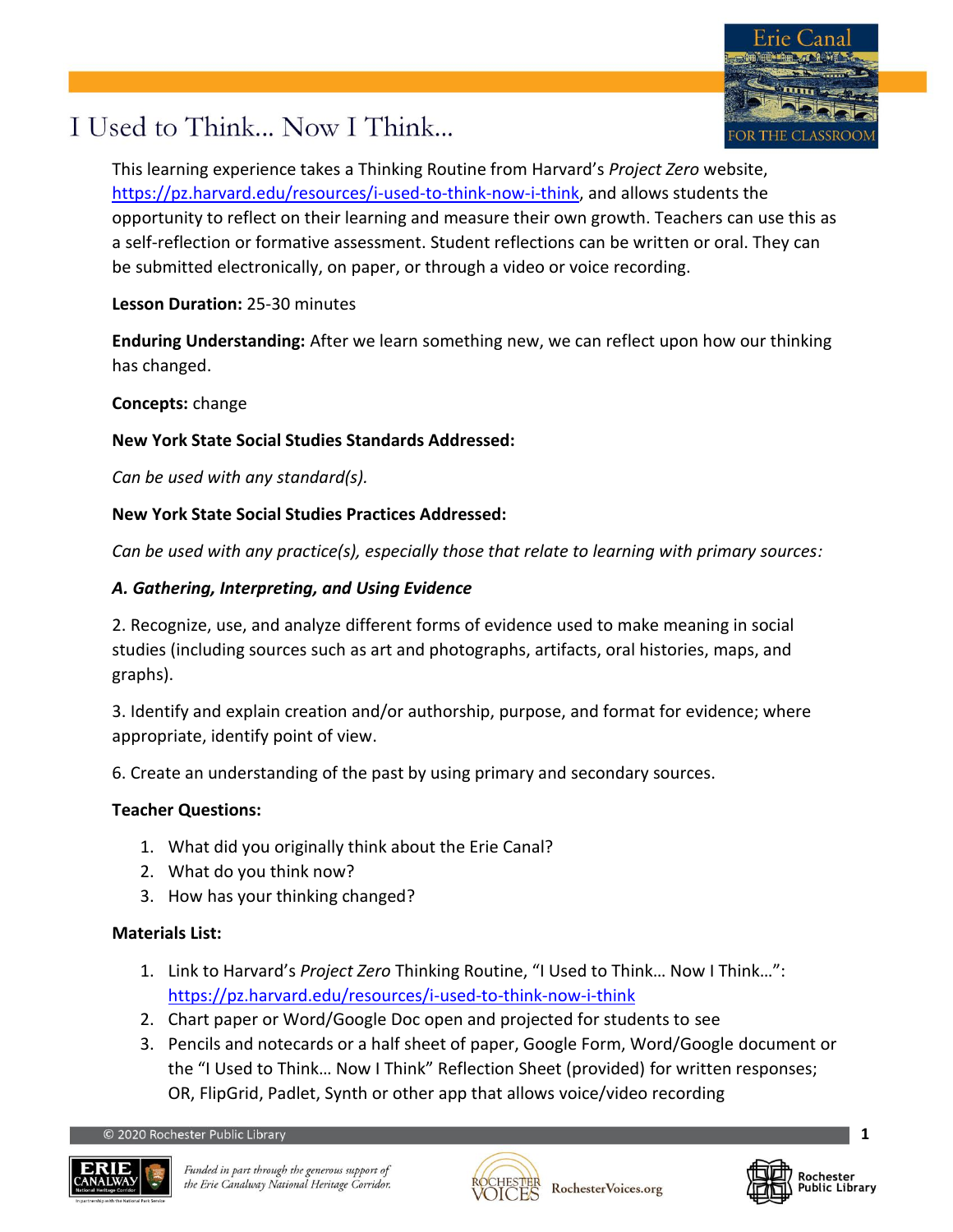

## I Used to Think... Now I Think...

#### **Procedure:**

|    | <b>Teacher Questions</b>                                                                                                             | Procedure                                                                                                                                                                                                                                                                                                                                                                                                                                                                                                                                                                                                                                                                                                                                                                                                                                                                                                               | <b>Materials</b>                                                                                                                                                                                                                                                       |
|----|--------------------------------------------------------------------------------------------------------------------------------------|-------------------------------------------------------------------------------------------------------------------------------------------------------------------------------------------------------------------------------------------------------------------------------------------------------------------------------------------------------------------------------------------------------------------------------------------------------------------------------------------------------------------------------------------------------------------------------------------------------------------------------------------------------------------------------------------------------------------------------------------------------------------------------------------------------------------------------------------------------------------------------------------------------------------------|------------------------------------------------------------------------------------------------------------------------------------------------------------------------------------------------------------------------------------------------------------------------|
| 3. | 1. What did you<br>originally think<br>about the Erie<br>Canal?<br>2. What do you think<br>now?<br>How has your<br>thinking changed? | 15 minutes: Introduce students to this<br>Thinking Routine by explaining that their<br>thinking changes as they learn and<br>explore. Explain that at the beginning of<br>the unit, they may have had ideas that<br>were misunderstandings, confusions, or<br>inaccuracies. They may also have had<br>zero or little knowledge. We want to see<br>how their thinking has changed.                                                                                                                                                                                                                                                                                                                                                                                                                                                                                                                                       | Link to Harvard's Project Zero<br>$\bullet$<br>Thinking Routine, "I Used to<br>Think Now I Think":<br>https://pz.harvard.edu/<br>resources/i-used-to-think-<br>now-i-think<br>Chart paper or Word/Google<br>$\bullet$<br>Doc open and projected for<br>students to see |
|    |                                                                                                                                      | Practice this routine by modeling with a<br>familiar concept from a previous unit, or<br>with something you have learned in your<br>own life. Project your writing or use<br>chart paper to show students how you<br>use the prompt "I used to think" to<br>share something you once thought about<br>a topic or issue. Next do the same with<br>the "Now I think" prompt, providing a<br>few sentences that show what you now<br>know or think about it. When complete,<br>read the two statements in their entirety<br>to demonstrate how your thinking has<br>changed based on what you have<br>learned about the topic/issue.<br>TEACHER NOTE: Distinguish your<br>answers from the prompts by<br>highlighting them, using a different color,<br>bold font, etc.<br>TEACHER NOTE: The resources provided<br>on Harvard's Project Zero website<br>suggest language for introducing this<br>routine to your students. |                                                                                                                                                                                                                                                                        |





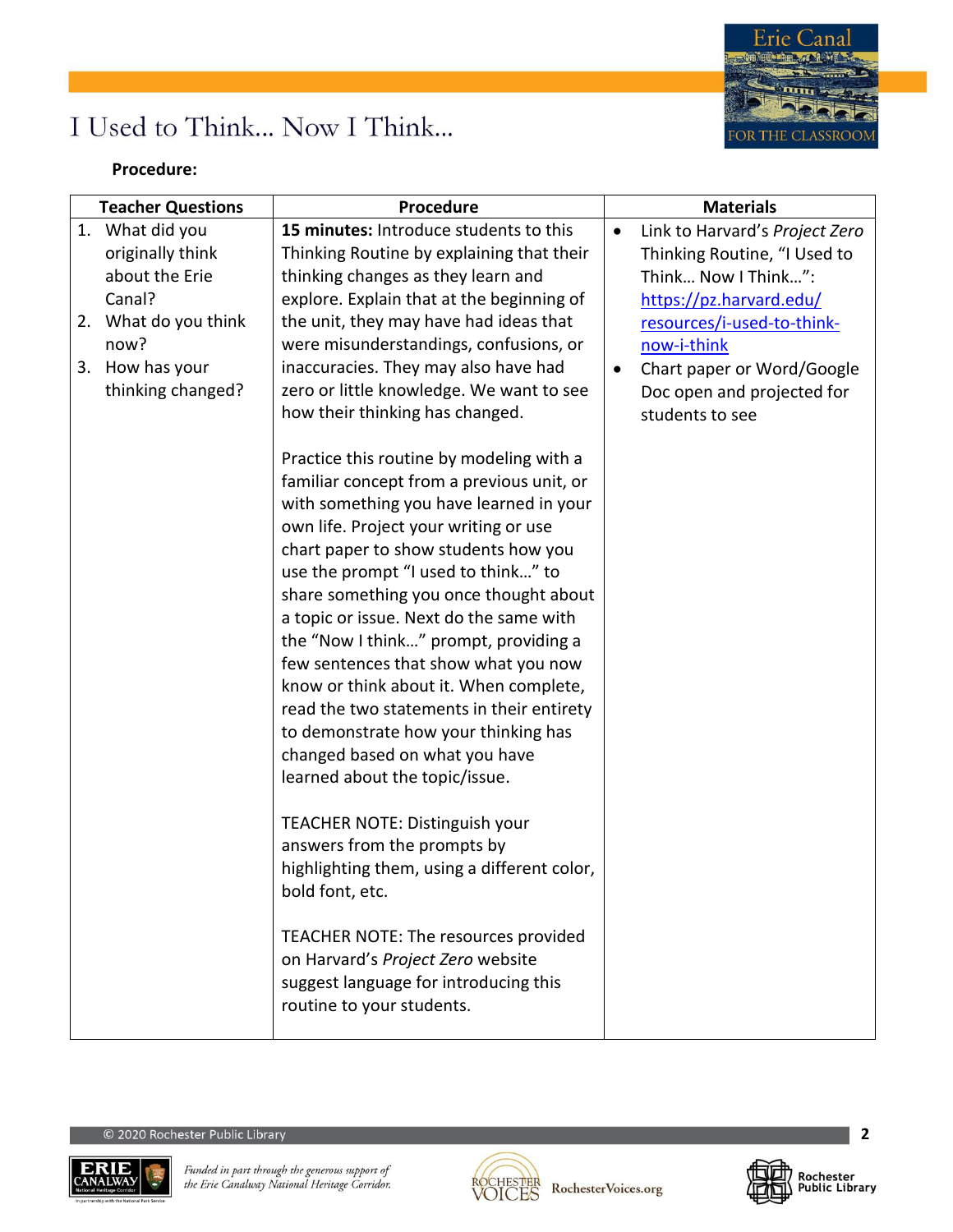

# I Used to Think... Now I Think...

| 1. What did you      | 10-15 minutes: Students will now have    | Pencils and notecards or a  |
|----------------------|------------------------------------------|-----------------------------|
| originally think     | the opportunity to complete their own "I | half sheet of paper, Google |
| about the Erie       | used to think Now I think"               | Form, Word/Google           |
| Canal?               | statements.                              | document or the "I Used to  |
| 2. What do you think |                                          | Think Now I Think"          |
| now?                 | Students can record written responses    | Reflection Sheet (provided) |
| 3. How has your      | using a notecard, half sheet of paper,   | for written responses; OR,  |
| thinking changed?    | Google Form, Word/Google document or     | FlipGrid, Padlet, Synth or  |
|                      | the "I Used to ThinkNow I Think"         | other app that allows       |
|                      | Reflection Sheet (provided).             | voice/video recording       |
|                      | Alternatively, you may choose to have    |                             |
|                      | students submit video or voice           |                             |
|                      | recordings using an app like FlipGrid    |                             |
|                      | (https://info.flipgrid.com/), Padlet     |                             |
|                      | (https://padlet.com/), or Synth          |                             |
|                      | (https://gosynth.com/feed).              |                             |
|                      |                                          |                             |
|                      | TEACHER NOTE: You may assign this as a   |                             |
|                      | formative assessment, a self-reflection, |                             |
|                      | or a whole-class activity, with students |                             |
|                      | sharing out their statements with each   |                             |
|                      | other at the end.                        |                             |
|                      |                                          |                             |